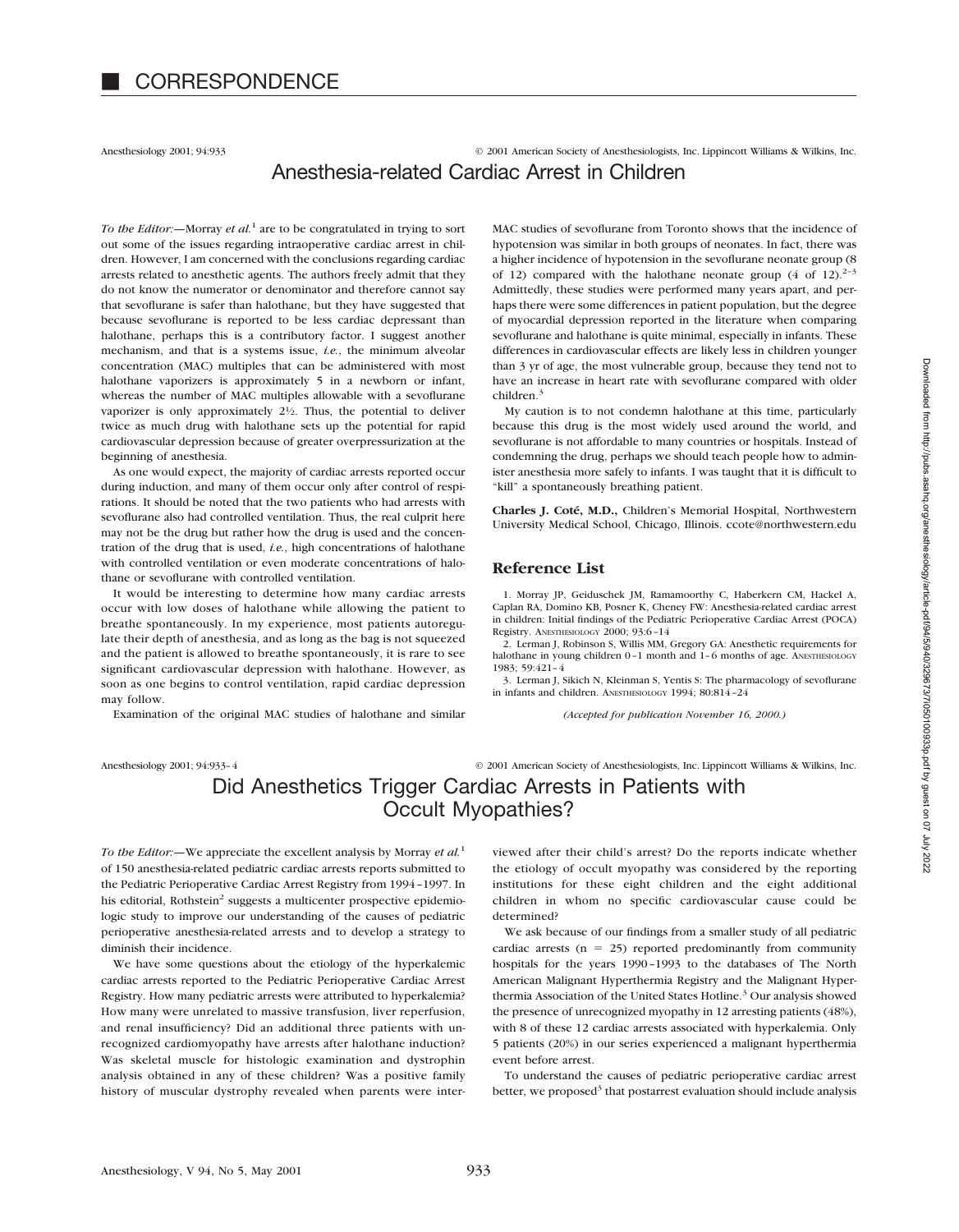of body fluids for electrolyte abnormality and skeletal muscle for myopathy and absence of normal dystrophin. As a strategy to decrease the incidence of myopathy-associated cardiac arrest, we urged pediatricians to screen young male patients for occult myopathy before their referral for elective anesthetics. We also asked whether presymptomatic diagnosis of Duchenne and Becker muscular dystrophies might be accomplished with neonatal creatine kinase testing.4

Based on the study of Morray *et al.*<sup>1</sup> and our findings, we concur that a large, multicenter prospective epidemiologic study that seeks to determine the etiology of all pediatric perioperative cardiac arrests would be of great value to the anesthesia community. We would be happy to collaborate in that venture.

**Marilyn Green Larach, M.D., F.A.A.P.,**\* **Henry Rosenberg, M.D., Gerald A. Gronert, M.D., Gregory C. Allen, M.D., F.R.C.P.C.** \*The North American Malignant Hyperthermia Registry, Pittsburgh, Pennsylvania, and Penn State University College of Medicine, Hershey, Pennsylvania. mlarach@psu.edu

*In Reply:—*Dr. Larach *et al.* have reported that of the 25 cardiac arrest patients reported to The North American Malignant Hyperthermia (MH) Registry and MH Association of the United States Hotline from 1990–1993, 48% showed evidence for a previously unrecognized myopathy, and 32% had hyperkalemia-associated arrests. In contrast, 6.7% (10/150) of the Pediatric Perioperative Cardiac Arrest Registry patients were hyperkalemic at the time of arrest. All but one of these cases was associated with either massive transfusion  $(n = 5)$ , reperfusion after liver transplant  $(n = 2)$ , or renal insufficiency ( $n = 2$ ). In one patient, succinylcholine administration resulted in hyperkalemia and cardiac arrest. This was a patient with severe neurologic deterioration from subacute sclerosing panencephalitis. No laboratory data or muscle biopsy data were provided to confirm the presence of a myopathy. The same was true for the 3 children found to have cardiomyopathy and for the 18 children whose arrest was assumed to be cardiovascular in origin but could not have a specific cause assigned.

The fact that fewer hyperkalemia-associated arrests have been reported to the Pediatric Perioperative Cardiac Arrest Registry than to The North American MH Registry is not surprising, given the different focus and entry criteria of the two registries. In fact, no cases of MH have been reported to the Pediatric Perioperative Cardiac Arrest Registry, perhaps because we have become more knowledgeable about MH prevention and therapy such that few MH-susceptible patients progress to cardiac arrest. In addition, the decreasing use of succinylcholine during the past decade as faster-acting nondepolarizing relaxants have become available may have resulted in the diagnosis of fewer patients with occult myopathy or MH susceptibility.

We agree with Dr. Larach *et al.* that more information is required. As suggested in Dr. Rothstein's editorial, $1$  this sort of information can come only with a prospective multicenter epidemiologic study of anesthesia-related cardiac arrest.

Dr. Cote argues that we should not condemn halothane because it remains the most widely used anesthetic agent for children around the world, has a long track record of safety, and is inexpensive relative to other agents, such as sevoflurane. His points are well-taken. However, pediatric anesthesiologists recognize that halothane can cause bradycardia and hypotension in their patients, occasionally to the degree that cardiopulmonary resuscitation is required. The impact of halothane on heart rate, blood pressure, and cardiac output has been well-documented in many animal<sup>2-4</sup> and human<sup>5-7</sup> studies. Recently, studies comparing the cardiovascular responses in newborns, infants, and children to whom either halothane or sevoflurane was administered have suggested important differences, particularly with respect

### **References**

1. Morray JP, Geiduschek JM, Ramamoorthy C, Haberkern CM, Hackel A, Caplan RA, Domino KB, Posner K, Cheney FW: Anesthesia-related cardiac arrest in children: Initial findings of the Pediatric Perioperative Cardiac Arrest (POCA) Registry. ANESTHESIOLOGY 2000; 93:6–14

2. Rothstein P: Bringing light to the dark side (editorial). ANESTHESIOLOGY 2000; 93:1–3

3. Larach MG, Rosenberg H, Gronert GA, Allen GC: Hyperkalemic cardiac arrest during anesthesia in infants and children with occult myopathies. Clin Pediatr 1997; 36:9–16

4. Planchu H, Dorche C, Carrier H, Cordier MP, Guibaud P, Lauras B, Robert JM: Systematic neonatal screening for Duchenne muscular dystrophy: Results of a ten year study in Lyon, France, Advances in Neonatal Screening. Edited by Therell BL Jr. Amsterdam, Elsevier Sciences, 1987, pp 371–4

*(Accepted for publication November 16, 2000.)*

Anesthesiology 2001; 94:934–5 © 2001 American Society of Anesthesiologists, Inc. Lippincott Williams & Wilkins, Inc.

to heart rate and cardiac contractility and output. $8-10$  As Dr. Cote points out, another important difference between these two agents is that it is possible to deliver roughly twice the number of minimum alveolar concentration multiples of halothane than of sevoflurane.

Halothane continues to be a frequently used agent in our institution, as in other institutions around the world that care for children. We hope that information provided by the Pediatric Perioperative Cardiac Arrest Registry about halothane's role in contributing to occasional cardiac arrest will improve the safety of its use. As an example, the use of controlled ventilation was an associated factor in approximately half of the patients in which halothane-related cardiovascular depression caused cardiac arrest; the remainder had arrests during spontaneous or assisted ventilation. Thus, the classic teaching that spontaneously breathing patients do not have arrests caused by inhalation agent– induced cardiovascular depression is not always true.

As anesthetic agents with the promise of improved efficacy or fewer side effects become available, we would be remiss not to compare them with the gold standard. We do not know whether sevoflurane is associated with less risk compared with halothane, but there is reason to think this might be so. At the moment, each of us must apply an incomplete data set to our practices. Cost is certainly an issue and may be the decisive issue if sevoflurane is unaffordable. Those of us with the luxury of choice are charged with analyzing our outcomes as rigorously as possible and making the information available to others.

**Jeffrey Morray, M.D.,** Children's Hospital and Regional Medical Center, Seattle, Washington, and University of Washington School of Medicine, Seattle, Washington. jmorra@chmc.org

#### **References**

1. Rothstein, P: Bringing light to the dark side (editorial). ANESTHESIOLOGY 2000; 93:1–3

2. Cook DR, Brandom BW, Shiu G, Wolfson B: The inspired median effective dose, brain concentration at anesthesia, and cardiovascular index for halothane in young rats. Anesth Analg 1981; 60:182–5

3. Rao CC, Boyer MS, Krishna G, Paradise RR: Increased sensitivity of the isometric contraction of the neonatal isolated rat atria to halothane, isoflurane, and enflurane. ANESTHESIOLOGY 1986; 64:13–8

4. Krane EJ, Su JY: Comparison of the effects of halothane on newborn and adult rabbit myocardium. Anesth Analg 1987; 66:1240–4

5. Barash PG, Glanz S, Katz JD, Taunt K, Talner NS: Ventricular function in children during halothane anesthesia. ANESTHESIOLOGY 1978; 49:79–85

6. Friesen RH, Lichtor JL: Cardiovascular depression during halothane anesthesia in infants: A study of three induction techniques. Anesth Analg 1983; 61:42–5

7. Murray DJ, Forbes RB, Mahoney LT: Comparative hemodynamic depression of halothane versus isoflurane in neonates and infants: An echocardiographic study. Anesth Analg 1992; 74:329–37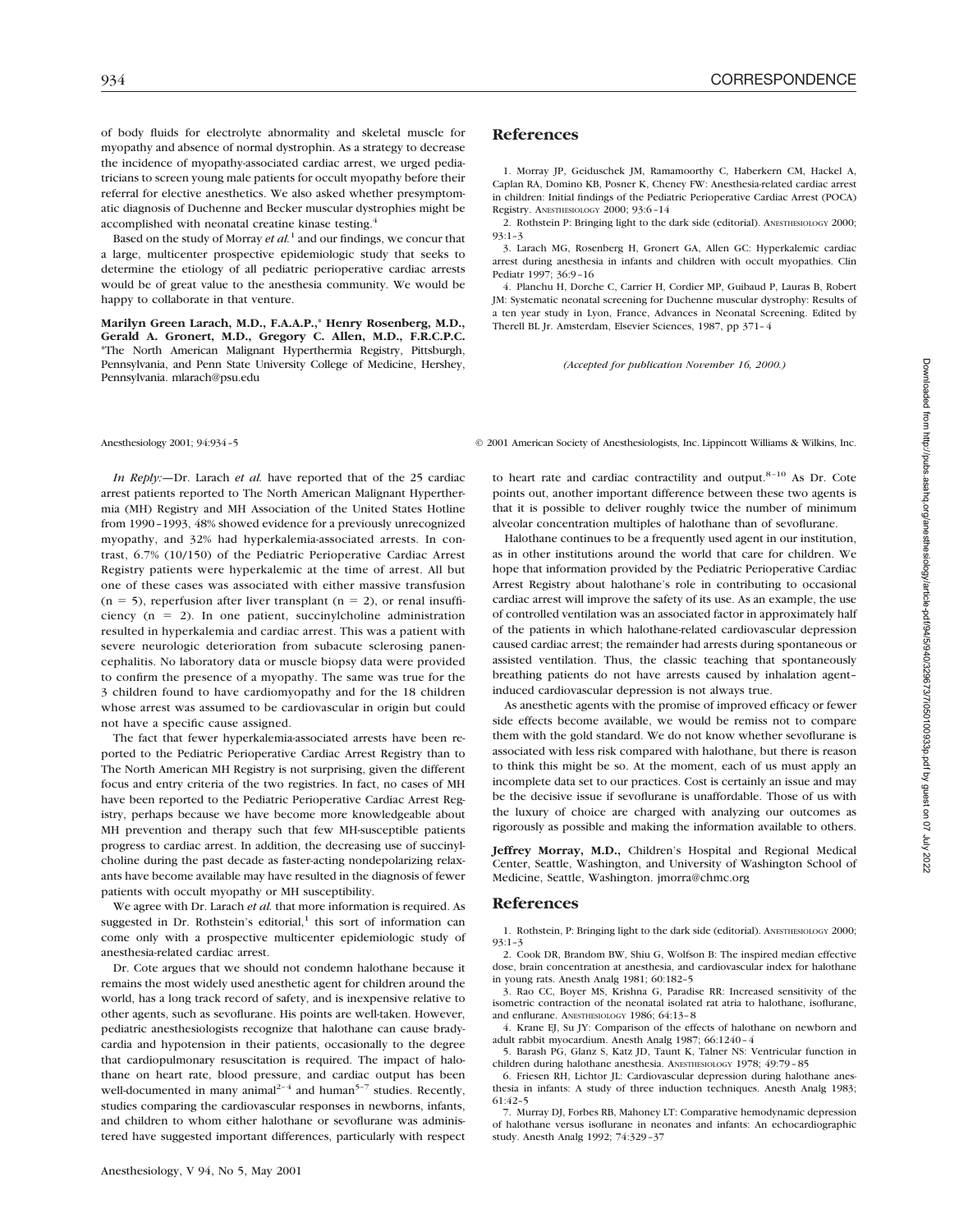8. Johannesson G, Floren M, Lindahl G: Sevoflurane for ENT surgery in children. Acta Anaesthesiol Scand 1995; 39:546–50

9. Wodey E, Pladys P, Copin C, Lucas M, Chaumont A, Carre P, LeLong B, Azzis O, Ecoffey C: Comparative hemodynamic depression of sevoflurane versus halothane in infants. ANESTHESIOLOGY 1997; 87:795-800

10. Holtzman R, van der Velde M, Kaus S, Body S, Colan S, Sullivan L, Soriano S: Sevoflurane depresses myocardial contractility less than halothane during induction of anesthesia in children. ANESTHESIOLOGY 1996; 85:1260–70

*(Accepted for publication November 16, 2000.)*

## Anesthesiology 2001; 94:935 © 2001 American Society of Anesthesiologists, Inc. Lippincott Williams & Wilkins, Inc. Is Difficult Mask Ventilation Only Correlated to the Physical Status of the Patient?

*To the Editor:—*It was with great interest that we read the article by Langeron *et al.*<sup>1</sup> published in the May 2000 issue of ANESTHESIOLOGY. This was a well-designed study evaluating the incidence of difficult mask ventilation during the induction of general anesthesia in a general adult population. The authors emphasize the significant frequency of difficult mask ventilation (5%) in their study and its potential relation with difficult intubation; they also define an easy and simple clinical criteria to detect difficult mask ventilation.<sup>2</sup> This study was performed in a French university hospital. However, the authors provided no data regarding the degree of clinical experience or years of training of the anesthesiologists involved in the study. In addition, clinical case loads for individual anesthesiologists differ a great deal within France, from 300 patients per year in some public hospitals to 120 per year in some private institutions.<sup>3,4</sup> I suggest that the rate of clinical activity of the practitioners may influence the "diagnosis" of difficult mask ventilation and perhaps may lead to an overestimate of its incidence in comparison with previous studies.<sup>5</sup> Regardless of these concerns, the five

criteria defined by Langeron *et al.*<sup>1</sup> now must be considered along with others' airway assessment in the preoperative assessment of patients.

**Marc E. Gentili, M.D.,** Centre Medico-chirurgical Saint-Vincent, Sint-Gregoire, France. Marc.Gentili@wanadoo.fr

#### **References**

1. Langeron O, Masso E, Huraux C, Guggiari M, Bianchi A, Coriate P, Riou B: Prediction of difficult Mask Ventilation. ANESTHESIOLOGY 2000; 92:1229–36

2. Adnet F: Difficult mask ventilation: An underestimated aspect of the problem of the difficult airway? ANESTHESIOLOGY 2000; 92:1217–8

3. Clergue F, Laxenaire MC: La Pratique de l'anesthesie en France: Ann Fr Anesth Reanim 1998; 17:1299–403

4. Clergue F, Auroy, Pequignot F, Jougla E, Lienhart A, Laxenaire MC: French Survey of Anesthesia 1999; 9:1509–20

5. Benumof JL: Management of the difficult airway. ANESTHESIOLOGY 1991; 75: 1087–110

*(Accepted for publication December 13, 2000.)*

Anesthesiology 2001; 94:935 © 2001 American Society of Anesthesiologists, Inc. Lippincott Williams & Wilkins, Inc.

# Mandibular Protrusion Test for Prediction of Difficult Mask Ventilation

*To the Editor:—*We read with great interest the article by Dr. Langeron *et al.*<sup>1</sup> providing the first large study attempting to assess the incidence of difficult mask ventilation and to establish the difficult mask ventilation prediction score. The authors suggest two important factors contributing to difficulty in mask ventilation, which are inability to fit a face mask and inability to overcome obstruction of the upper airway after general anesthesia or muscle relaxation. Unfortunately, the difficult mask ventilation prediction score cannot sufficiently reflect factors related to the latter. The main causes of obstruction of the upper airway are known to be posterior displacement of the base of the tongue or the epiglottis and collapse of the laryngeal inlet.<sup>2–6</sup> The jaw-thrust maneuver can lift these tissues and restore airway paten $cy<sup>2-6</sup>$  Thus, we consider that assessment of ability to thrust the jaw fully is necessary to predict difficult mask ventilation. Calder *et al.*<sup>7</sup> have suggested the mandibular protrusion test. The test evaluates the degree of protrusion of the mandible when the patient protrudes the mandible as far forward as possible. The degree of protrusion is classified as follows: class A: the lower incisors can be protruded anterior to the upper incisors; class B: the lower incisors can be brought edge to edge with the upper incisors but not anterior to them; class C: the lower incisors cannot be brought edge to edge with the upper incisors. This test is simple and has little interobserver variations because there is a clearer endpoint. Although Calder *et al.*<sup>7</sup> have demonstrated that impaired mandibular protrusion is a good predictor

of difficult laryngoscopy, we believe that the test may be useful for prediction of difficult mask ventilation.

**Ichiro Takenaka, M.D.,**\* **Kazuyoshi Aoyama, M.D., Tatsuo Kadoya, M.D.** \*Nippon Steel Yawata Memorial Hospital, Kitakyushu, Japan. itaken@d4.dion.ne.jp

#### **References**

1. Langeron O, Masso E, Huraux C, Guggiari M, Bianchi A, Coriat P, Riou B: Prediction of difficult mask ventilation. ANESTHESIOLOGY 2000; 92:1229-36

2. Morikawa S, Safer P, De Carlo J: Influence of head-jaw position on upper airway patency. ANESTHESIOLOGY 1961; 22:265–70

3. Boidin MP: Airway patency in the unconscious patient. Br J Anaesth 1985; 57:306–10

4. Aoyama K, Takenaka I, Sata T, Shigematsu A: The triple airway manoeuvre for the laryngeal mask airway in paralyzed patients. Can J Anaesth 1995; 42: 1010–6

5. McGee JP, Vender JS: Nonintubation management of the airway: Mask ventilation, Airway Management Principles and Practice. Edited by Benumof JL. St. Louis, Mosby, 1995, pp 228–54

6. Murashima K, Fukutome T: Effect of jaw-thrust manoeuvre on the laryngeal inlet. Anaesthesia 1998; 53:203–4

7. Calder I, Calder J, Crockard HA: Difficult direct laryngoscopy in patients with cervical spine disease. Anaesthesia 1995; 50:756–63

*(Accepted for publication December 13, 2000.)*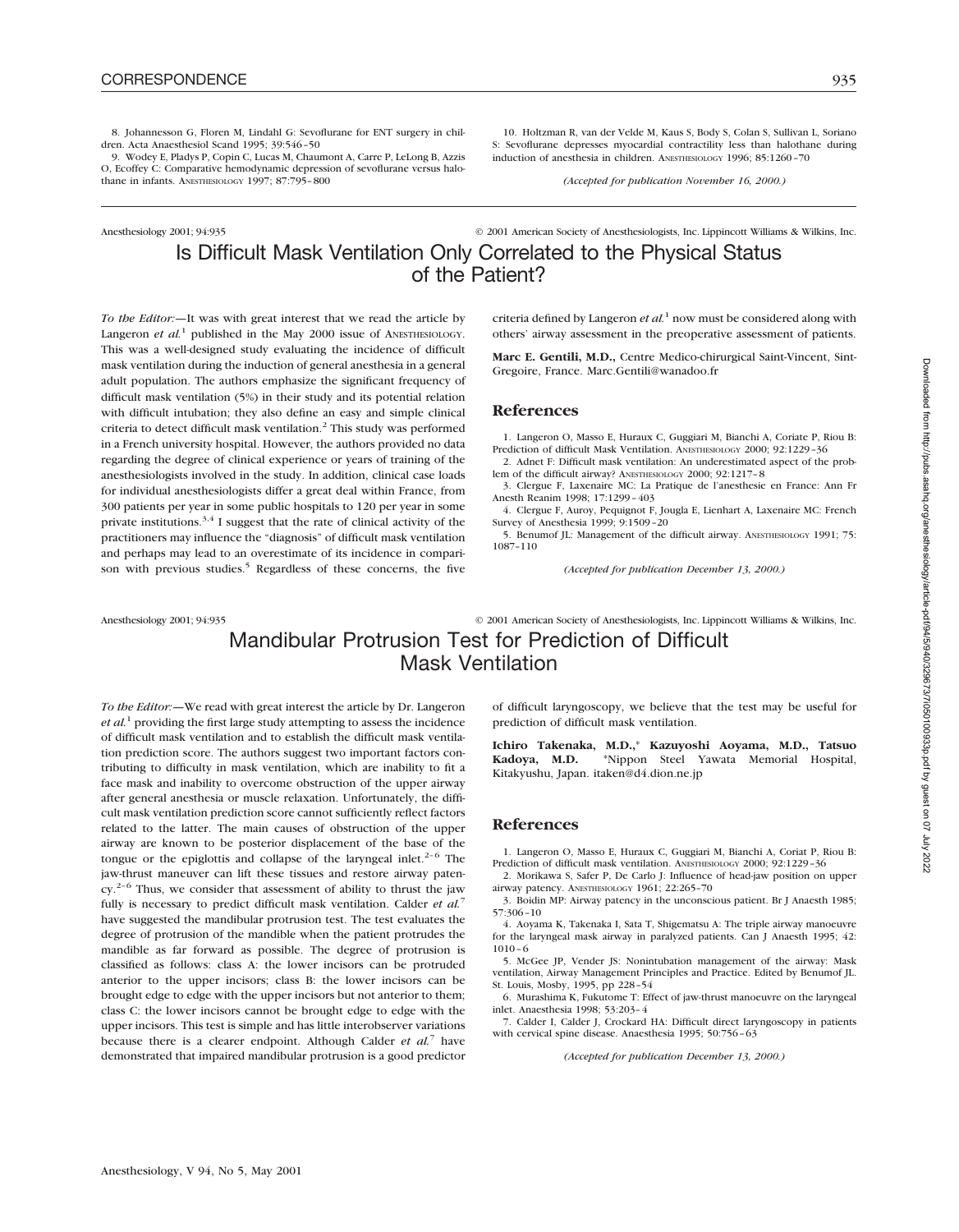### Anesthesiology 2001; 94:936–7 © 2001 American Society of Anesthesiologists, Inc. Lippincott Williams & Wilkins, Inc.

# Large Hypopharyngeal Tongue: A Shared Anatomic Abnormality for Difficult Mask Ventilation, Difficult Intubation, and Obstructive Sleep Apnea?

*To the Editor:—*We applaud the recent landmark investigation by Langeron *et al.*<sup>1</sup> regarding difficult mask ventilation (DMV). We find three of the established independent DMV risk factors (age  $>$  55 yr, body mass index  $> 26$  kg/m<sup>2</sup>, and history of snoring) particularly interesting and believe they merit further discussion.

The current study by Langeron *et al.*<sup>1</sup> has shown that DMV is correlated significantly with both obstructive sleep apnea (OSA) and difficult intubation (DI). Previous literature<sup>2,3</sup> also indicated a significant correlation between DI and OSA. Therefore, although we recognize that DMV, DI, and OSA are complex clinical entities, each with their own multiple contributing anatomic or pathologic factors, DMV, DI, and OSA apparently are correlated with one another. It is then quite reasonable to postulate that they may share a common anatomic abnormality.

In 1983, the cephalometric analysis by Riley *et al.*<sup>4</sup> showed that the distance from the mandibular plane to the hyoid (MP-H) tended to be longer in patients with OSA. They suggested the presence of a relatively inferior hyoid. In 1993, we conducted a radiographic study<sup>5</sup> of DI patients and found that the rostrocaudal position (in relation to the cervical vertebrae) and vertical distance between the mandible and hyoid (MHD) varied widely among the adult population. However, DI patients tended to have a longer MHD—a greater rostrocaudal separation of the mandible and hyoid—which indicated the presence of a relatively shorter mandibular ramus or more caudally positioned hyoid. We then proposed that the longer MHD and MP-H most likely signified the presence of a similar anatomical abnormality in both the DI and OSA patients.<sup>5</sup>



**Fig. 1. Cervical soft tissue study of a 63-yr-old morbidly obese** man (123 kg, 170 cm, body mass index =  $43 \text{ kg/m}^2$ ) with **obstructive sleep apnea, difficult mask ventilation, and difficult** intubation. Atlanto-occipital gap = 0 mm; very long mandibu- $\lambda$  lohyoid distance =  $43 \text{ mm}$  (normal male mean, 21 mm); unusu**ally rostral mandibular angle at upper C2 (normal level, lower C2 or C2–C3); unusually caudally positioned hyoid at lower C4 (normal level, C3–C4). Radiography confirms the presence of a relatively short mandibular ramus and a caudally positioned hyoid. A large hypopharyngeal tongue is evident. Also note the markedly reduced posterior airway space and increased prevertebral soft tissue caused by the coexisting obesity.**

The fact that the laryngeal structure is positioned relatively more rostrally in children than in adults is well-known. Schwartz and Keller<sup>6</sup> have documented that maturational descent of the epiglottis and larynx (in relation to the cervical vertebrae) occurs in a predictable pattern from infancy into adulthood. Maltais *et al.*<sup>7</sup> have found that although the MP-H is consistently longer in patients with OSA, the length of MP-H also correlates with age: the older adults tend to have a longer MP-H, indicating a more caudally positioned hyoid in the older population.

The clinical implication of these observations is that because the tongue muscle is hinged to the hyoid, the base of the tongue also tends to descend caudally with increase in age and to bring down a portion of the tongue from the oral cavity into the hypopharynx. The more caudally the hyoid is positioned, the larger the tongue mass that is collected in the hypopharyngeal space. This large hypopharyngeal tongue then tends to proportionally compromise the posterior airway space and create supraglottic soft tissue obstruction during sleep or anesthesia, thus resulting in various degrees of snoring, OSA, DMV, and DI. The effect of a large hypopharyngeal tongue on airway obstruction can be aggravated when combined with other unfavorable anatomic or pathologic factors, such as a small atlanto-occipital gap, temporomandibular joint problems, obesity, or lingual tonsil.

We have studied lateral cervical soft tissue radiographs of normal individuals and heavy snoring, OSA, DMV, and DI patients, which illustrate the effect of a relatively longer MHD and its associated large hypopharyngeal tongue. Here, because of space limitations, we will show only one patient (fig. 1). Interested readers are welcome to contact us privately to share more of our radiographs and for details about our radiographic method.

The theoretical explanation and clinical evidence regarding the large hypopharyngeal tongue in OSA, DMV, and DI are in accordance with the findings by Langeron *et*  $al<sup>1</sup>$  that older, obese, or snoring individuals tend to have DMV and DI. However, a relatively longer MHD, with its associated large hypopharyngeal tongue, usually is not visible as an obvious external physical feature,<sup>5</sup> such as a receding jaw, bucked teeth, or a long maxilla. Thus far, practitioners have not paid much attention to this anatomic characteristic. Langeron *et al.*<sup>1</sup> also did not consider it a possible DMV risk factor in their study. Perhaps the unawareness of this important anatomic abnormality may account for the low prediction rate of DMV and DI. We have found that because the mandible and hyoid are identifiable anatomic landmarks, with experience, patients with a relatively longer MHD can be identified in a routine physical examination without cervical radiography. We believe that the role of a large hypopharyngeal tongue in the understanding and management of difficult airway should be duly assessed.

**Hsiu-chin Chou, M.D.,**\* **Tzu-lang Wu, M.D.** \*Kaiser Permanente Medical Center, Hayward, California. hsiuchin.chou@achi.com

### **References**

1. Langeron O, Masso E, Huraux C, Guggiari M, Bianchi A, Coriat P, Riou B: Prediction of difficult mask ventilation. ANESTHESIOLOGY 2000: 92:1229-36

2. Riley RW, Powell NB, Guilleminault C, Pelayo R, Troell RJ, Li KK: Obstructive sleep apnea surgery: Risk management and complications. Otolaryngol Head Neck Surg 1997; 117:648–52

3. Hiremath AS, Hillman DR, James AL, Noffsinger WJ, Platt PR, Singer SL: Relationship between difficult tracheal intubation and obstructive sleep apnoea. Br J Anaesth 1998; 80:606–11

4. Riley R, Guilleminault C, Herran J, Powell N: Cephalometric analyses and flow-volume loops in obstructive sleep apnea patients. Sleep 1983; 6:303–1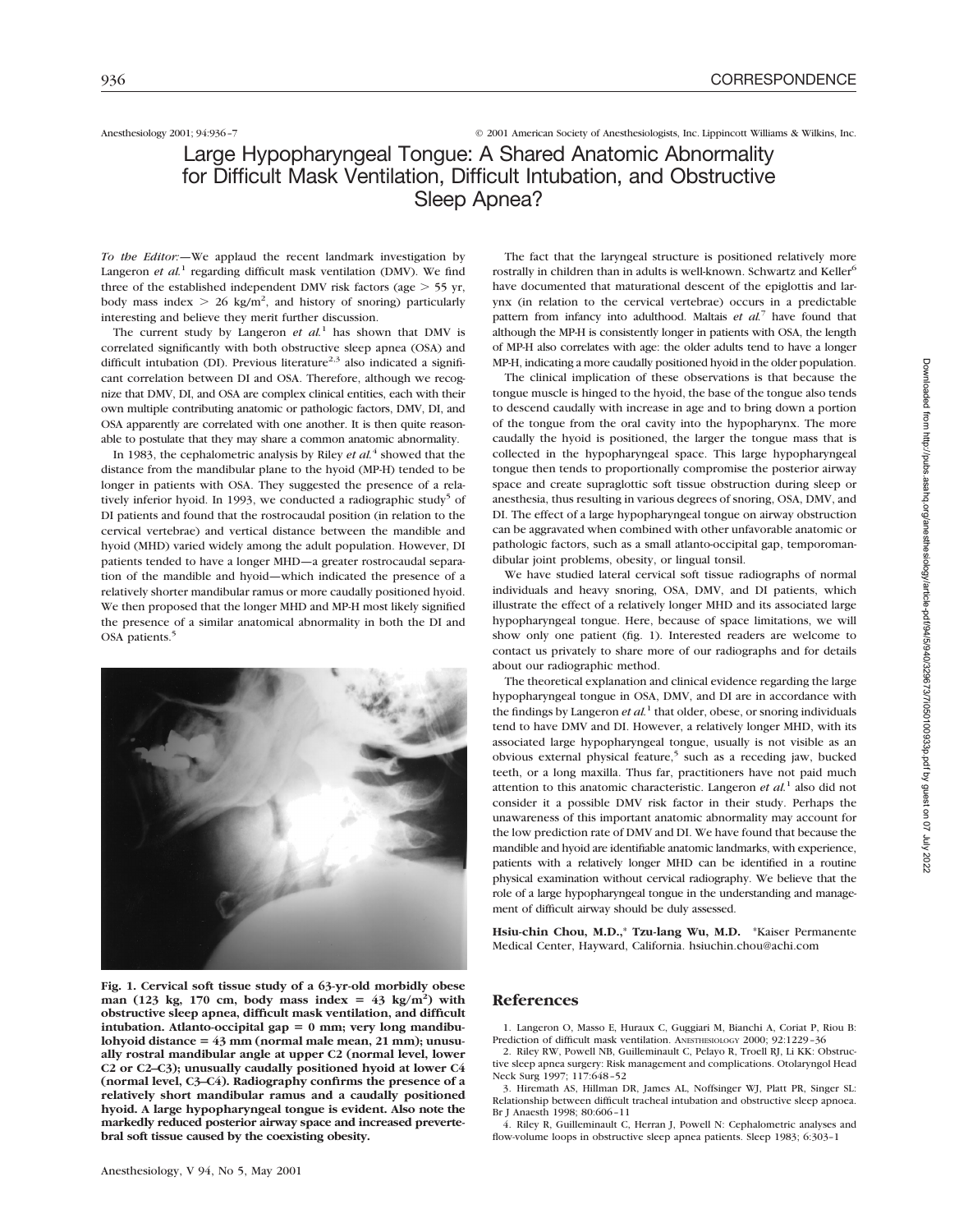6. Schwartz DS, Keller MS: Maturational descent of the epiglottis. Arch Otolaryngol Head Neck Surg 1997; 123:627–8

*In Reply:—*We greatly appreciate the interest expressed by Drs. Chou and Wu regarding our article.<sup>1</sup> As reported previously,<sup>2</sup> some subjects in whom the trachea is difficult to intubate are at increased risk of obstructive sleep apnea (OSA). Moreover, patients who have difficult intubation (DI) and OSA may share upper airway anatomical abnormalities with a difficult mask ventilation (DMV) situation. In our study, we identified five independent factors (age  $>$  55 yr, body mass index  $> 26$  kg/m<sup>2</sup>, beard, lack of teeth, and history of snoring) associated significantly with DMV. Some of these risk factors for DMV (age  $>$  55 yr, body mass index  $>$  26 kg/m<sup>2</sup>, and history of snoring) are related to malproportion of overall body size or malproportion between the oropharyngeal free space and internal structures of the oropharynx, as in OSA. Our first comment in response to Drs. Chou and Wu is that the purpose of our study was to identify factors predicting DMV and not to correlate DMV to OSA. Second, Drs. Chou and Wu reported that a longer mandible and hyoid distance (MHD) indicated an increased tongue mass in the hypopharynx, compromising the posterior airway space.<sup>3</sup> Unfortunately, measurement of MHD may be difficult because of its wide variation among the adult population and the need for experience as mentioned in their letter. Moreover in their previous study, $3$  MHD was obtained from lateral cervical spine radiograph measurements and not from clinical findings. Last, in a more recent study,<sup>2</sup> MHD was not significantly different in DI and non-DI patients and was not related to OSA. Nevertheless, we are convinced that MHD could be valuable information in predicting an OSA–DMV–DI situation if it could be validated in a clinical setting without performing measurements from radiographs. Therefore, further studies are required to determine if MHD could be a reliable clinical predictor of OSA–DMV–DI cases.

We thank Dr. Takenaka *et al.* for the interest in our work and their valuable comments. We fully agree that the jaw-thrust maneuver can reopen the obstructed airway by lifting up the base of the tongue and the epiglottis in anesthetized patients. Moreover, Calder *et al.*<sup>4</sup> reported that impaired mandibular protrusion was associated with a more difficult laryngoscopy in patients with cervical spine disease. Indeed, in patients with an occipito-atlanto-axial disease as in the study of Calder *et al.*, <sup>4</sup> a poor mandibular protrusion is recognized. Conse-

7. Maltais F, Carrier G, Cormier Y, Series F: Cephalometric measurements in snorers, non-snorers, and patients with sleep apnoea. Thorax 1991; 46:1419–23

*(Accepted for publication December 13, 2000.)*

Anesthesiology 2001; 94:936 © 2001 American Society of Anesthesiologists, Inc. Lippincott Williams & Wilkins, Inc.

quently, we may assume that decreased mandibular protrusion in an awake patient is a good predictor of a reduced cervical spine mobility associated with impaired laryngoscopy. In addition, this test may not assess reliably a potential decreased airway patency in the anesthetized patient without spine disease. Therefore, we cannot extrapolate information related to difficult laryngoscopy and difficult intubation to those with DMV requiring specific investigation. In our opinion, the relation between a reduced mandibular protrusion in the awake state and DMV remains to be shown.

We thank Dr. Gentili for his interest in our work and the comments. The purpose of our study was to identify factors predicting DMV *per se* and not to determine the influence of the degree of clinical experience of the anesthesiologist in a DMV situation. Consequently, as mentioned in the article, this study involved staff anesthesiologists. Nevertheless, we agree with Dr. Gentili that the annual clinical case loads for an individual anesthesiologist may influence his or her clinical practice. However, this is true for any daily clinical activity for a physician and was not the purpose of our study. Last, incidence of DMV has been assessed rarely in previous studies related to airway management, and no specific investigation has been performed to study DMV. This point may explain largely the discrepancy for the DMV incidence in our study in comparison with other studies.

**Olivier Langeron, M.D.,** Groupe Hospitalier Pitié-Salpêtrière, Paris, France. olivier.langeron@psl.ap-hop-paris.fr

#### **References**

1. Langeron O, Masso E, Huraux C, Guggiari M, Bianchi A, Coriat P, Riou B: Prediction of difficult mask ventilation. ANESTHESIOLOGY 2000; 92:1229–36

2. Hiremath AS, Hillman DR, James AL, Noffsinger WJ, Platt PR, Singer SL: Relationship between difficult tracheal intubation and obstructive sleep apnoea. Br J Anaesth 1998; 80:606–11

3. Chou HC, Wu TL: Mandibulohyoid distance in difficult laryngoscopy. Br J Anaesth 1993; 71:335–9

4. Calder I, Calder J, Crockard HA: Difficult direct laryngoscopy in patients with cervical spine disease. Anaesthesia 1995; 50:756–63

*(Accepted for publication December 13, 2000.)*

Anesthesiology 2001; 94:937 © 2001 American Society of Anesthesiologists, Inc. Lippincott Williams & Wilkins, Inc.

# The Costs of Medicare Compliance

*To the Editor:—*Williams *et al.*<sup>1</sup> describe their technique of performing anesthetic procedures before operating room entry to decrease "anesthesia-controlled time" and costs. Unfortunately, the authors did not warn of the potential economic, fraud, and abuse problems that could result if other practices adopted their methods. While medically directing a case under Medicare rules, an anesthesiologist is not permitted to perform a nerve block in another patient (unless it is a labor epidural). If an anesthesiologist performs or supervises a block with a resident while medically directing care in the operating room, only 50% of the Medicare anesthesia reimbursement for that case can be billed because residents are not permitted to bill Medicare part B for their services.

In the practice of Williams *et al.*, <sup>1</sup> this does not seem to be a concern because the mean age of their patients is 26.6 yr, suggesting that Medicare patients did not constitute even a small fraction of the patients in the study. Many other practices have significant amounts of Medicare patients, and issues of concurrency, reimbursement, and fraud and abuse must be considered when deciding whether anesthesiologists should start regional anesthesia procedures in a holding room while medically directing anesthesia care in other operating rooms.

**Scott Bradley Groudine, M.D.,** Albany Medical College, Albany, New York. groudis@mail.amc.edu

### **Reference**

1. Williams BA, Kentor KL, Williams JP, Figallo CM, Sigl JC, Anders JW, Bear BS, Tullock WC, Bennett CH, Harner CD, Fu FH: Process analysis in outpatient knee surgery: Effects of regional anesthesia and general anesthesia on anesthesiacontrolled time. ANESTHESIOLOGY 2000; 93:529–38

*(Accepted for publication January 3, 2001.)*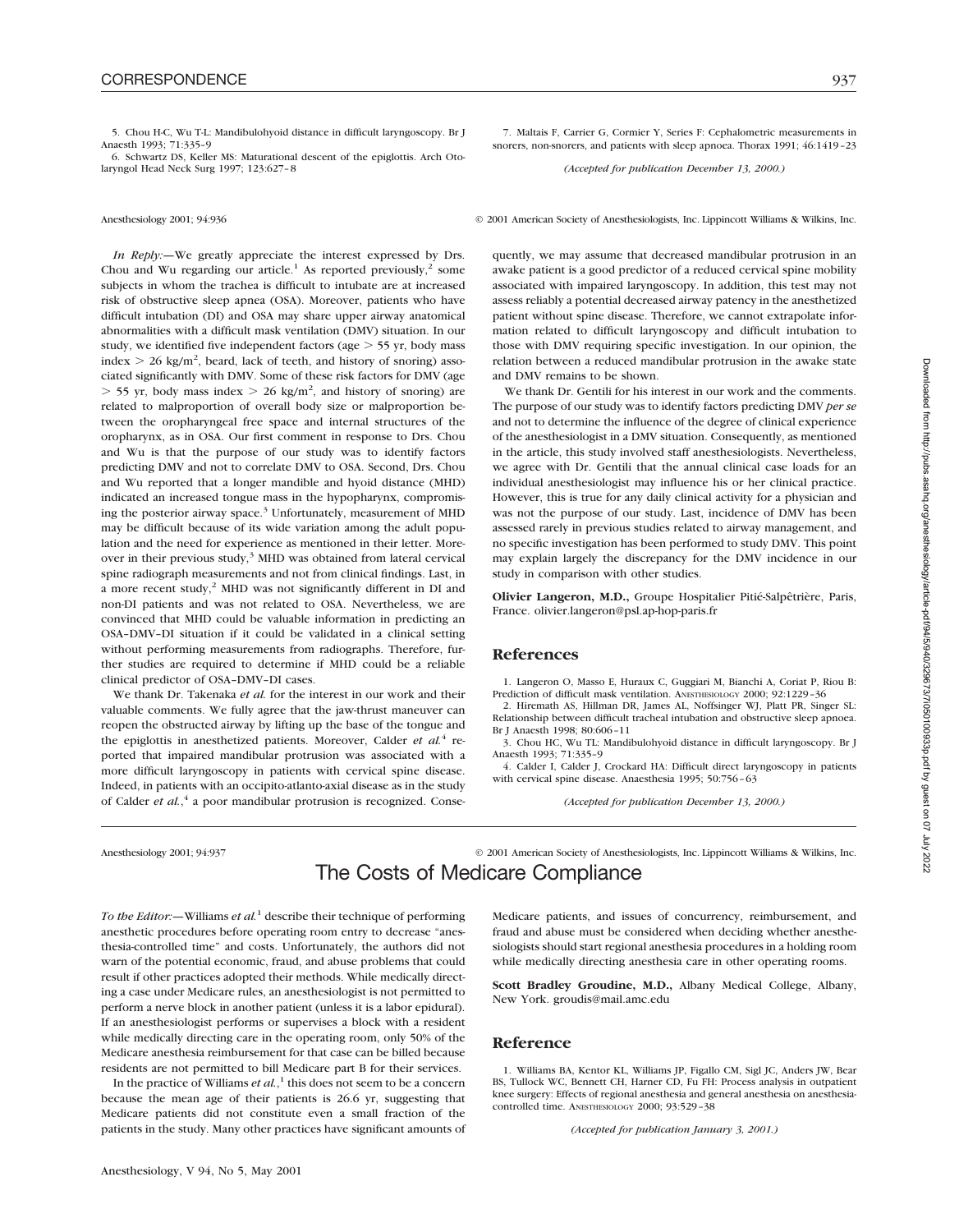*In Reply:*—We commend Dr. Groudine for a thoughtful comment on competing interests in delivering institution-specific quality care. One goal of our article was to evaluate associated postoperative outcomes and expended nursing resources based on the anesthetic techniques used. Another purpose of our manuscript was to review the economic (time) impact of performing blocks in the holding area. These blocks were performed (most commonly) by a resident who was assigned for 6 weeks on a regional anesthesia resident rotation. This staffing detail was integral to our published discussion because we deemed that there was little use in describing a care process that did not comply with established care guidelines. However, we did not use the discussion as a forum to address the issue of compliance with such guidelines.

Indeed, the intent of our article was not to advise health care systems regarding compliance to guidelines established by Medicare or

Anesthesiology 2001; 94:938 © 2001 American Society of Anesthesiologists, Inc. Lippincott Williams & Wilkins, Inc.

the Health Care Financing Administration as they relate to regional anesthesia care delivery. However, Dr. Groudine astutely notes that such issues were less relevant in the patient population of our article, as noted by the patients' mean age of just less than 27 yr. Each institution should examine its own compliance with regard to Health Care Financing Administration regulations and personnel issues as they relate to the specific patient populations for which the institution provides care.

**Brian A. Williams, M.D., M.B.A.,**\* **Michael L. Kentor, M.D., John P. Williams, M.D.** \*University of Pittsburgh, Pittsburgh, Pennsylvania. williamsba@anes.upmc.edu

*(Accepted for publication January 3, 2001.)*

### Anesthesiology 2001; 94:938 © 2001 American Society of Anesthesiologists, Inc. Lippincott Williams & Wilkins, Inc.

# An Intubating Airway with Teeth

*To the Editor:—*An intubating airway is a useful aid in fiberoptic intubation. While recently preparing to perform an urgent awake oral fiberoptic intubation, a 10-cm Williams Fiberoptic Intubating Airway (Anesthesia Associates, Inc., San Marcos, CA) was readied for insertion. At this time, it was noted that the airway was defective, with two plastic tooth-like spikes protruding inside the airway's lumen, approximately 2 cm from the flange (fig. 1). Two additional airways from the same package were found to have identical defects. A fourth airway without such a defect was used, and fiberoptic endotracheal intubation was accomplished easily with it.

Inspection of the Williams airway before placement prevented the use of this defective device. Later, an attempt to pass a 7.5-mm endotracheal tube through this airway resulted in a large tear of the endotracheal cuff and dislodgment of one of the protruding plastic pieces. In a patient, this could have resulted in two potential problems: a leaking endotracheal cuff and a foreign object in the airway. All of the defective Williams airways that we found came in the same package and were from the same batch. A careful check of our remaining stock did not reveal additional defective airways. The plastic spikes appeared to have been formed during the manufacturing process, perhaps as a result of a defective mold. Because several of our Williams airways had this defect, it is possible that other practitioners may encounter such a manufacturing defect, and, therefore, we wanted to alert readers to this potential problem. We have also informed the manufacturer about this defect. This experience illustrates that even under emergency situations, it is important to check equipment for unexpected flaws that may endanger the patient.



**Fig. 1. Side-by-side comparison of a normal Williams intubating airway (***left***) and the faulty one (***right***). Note a protruding plastic piece ("tooth") in the circular lumen of the faulty airway, at approximately the 2 o'clock position. A second "tooth" was located at the 10 o'clock position and has been dislodged after passing an endotracheal tube.**

**Luis G. Michelsen, M.D.,**\* **Honorio Valdes-Murua, M.D.** \*Emory University School of Medicine, Atlanta, Georgia. Luis\_Michelsen@emory.org

*(Accepted for publication December 4, 2000.)*

Anesthesiology 2001; 94:938–9 © 2001 American Society of Anesthesiologists, Inc. Lippincott Williams & Wilkins, Inc.

*In Reply:—*The 10-cm Williams Fiberoptic Intubating Airway is a disposable device manufactured by 349556 Alberta Inc. (Calgary, Alberta, Canada) and distributed in the United States by Anesthesia Associates, Inc., as well as by several other firms. The recent incident, referred to by Drs. Michelsen and Valdes-Murua in their letter, occurred with products that may have been distributed by Anesthesia Associates, Inc.

The products in question were reported to have been pulled from a hospital cart repackaged ziplock bag (not the original packaging) and no longer had any distributor lot number identification attached. However, apparently the bag did contain a copy of an Anesthesia Associ-

ates, Inc. product insert titled "Williams™ Airway Intubator." It has been determined through the obsolete telephone area code shown on the product insert that the insert in question was printed for distribution with products that would have been shipped during the year 1996 or earlier. Although not a substitute for the missing lot number identification, it does indicate that it is probable that the products in question were shipped from our facility in 1996 or before.

It is of note that in 1995, a concern was acknowledged by the manufacturer of the airways (349556 Alberta Inc.) regarding manufacturing mold wear leading to internal "teeth" identical to those described by Drs. Michelsen and Valdes-Murua in their letter. At that time,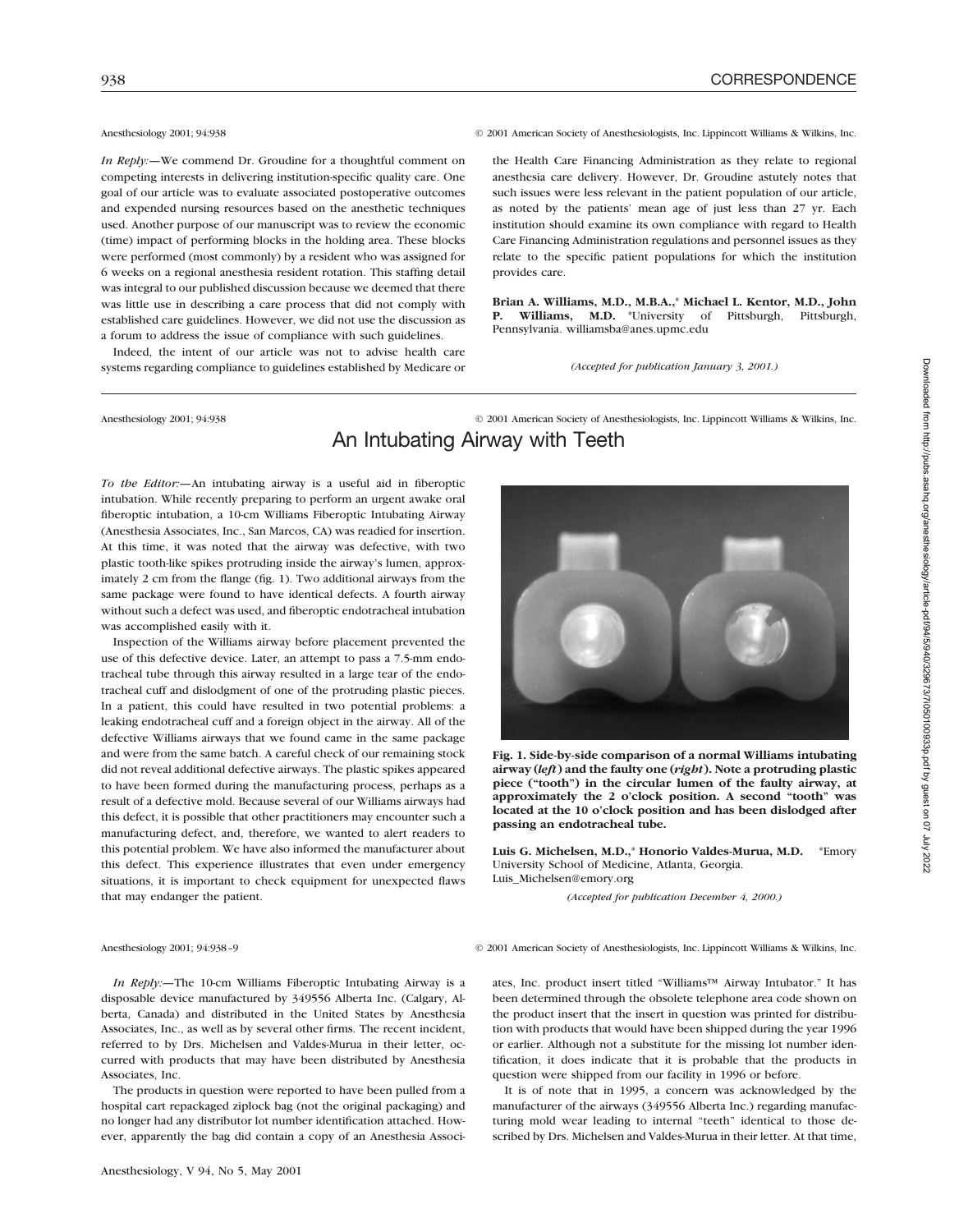Anesthesia Associates, Inc. (as well as other distributors of the product) identified the affected lot numbers of all products that exhibited this deficiency. Specific action was taken to notify all affected Anesthesia Associates, Inc. dealers that there was a concern, and it was further requested that all inventories be returned for reinspection. All units returned and found to be deficient were destroyed; however, some dealers had inventory that already had made its way to the end user and had been discarded or lost. No patient injuries or problems were reported from this issue.

The manufacturer took appropriate steps in 1995 to eliminate the deficiency that had been noted. The molds were completely rebuilt to eliminate the existing wear, and more stringent mold inspection criteria were established. Inspection levels for the finished devices were changed from a statistical sampling to a 100% full inspection level to eliminate any question of deficient products. The distributor also increased their inspection level an additional safety check. To date, there have been no known reoccurrences of the issue other than the referenced letter.

From the apparent age (1996 or earlier) of the devices of Drs. Michelsen and Valdes-Murua, it appears that they may have been part of the group of products in 1995 that generated the actions indicated herein. The particular units that they had in their cart most probably circumvented the 1995 retrieval program. The specifics of whether they were in the hospital storage system during this entire period or arrived more recently from a vendor are not known. The concern of Drs. Michelsen and Valdes-Murua regarding the products is understandable, and we applaud their efforts to alert others regarding safety issues. However, we are firm in our belief that this is an isolated event that is a holdover from a previously corrected situation.

**R. Lockwood Williams, P.E.,** Anesthesia Associates, Incorporated, San Marcos, California. solutions@AincA.com

*(Accepted for publication December 4, 2000.)*

Anesthesiology 2001; 94:939 © 2001 American Society of Anesthesiologists, Inc. Lippincott Williams & Wilkins, Inc.

# Head Extension Angle Required for Direct Laryngoscopy with the McCoy Laryngoscope Blade

*To the Editor:—*In patients with cervical spine injuries, laryngoscopy is usually difficult because of reduced mobility of the neck. Recently, new devices for laryngoscopy, such as the Bullard (Circon AMCI, Stamford, CT) and McCoy (Penlon Ltd., Abingdon, UK) laryngoscopes<sup>1,2</sup> and the WuScope (Pentax Precision Instruments, Orangeburg,  $NY$ ),<sup>3</sup> have been available in cases of difficult laryngoscopy. Hastings *et al.*<sup>4</sup> compared head extension and laryngeal view obtained with the Bullard, Macintosh (Penlon Ltd.), and Miller (Penlon Ltd.) laryngoscopes and concluded that the Bullard laryngoscope caused less head extension than a conventional laryngoscope. The McCoy laryngoscope is a modification of the Macintosh laryngoscope. The hinged tip controlled by a lever causes elevation of the epiglottis, thus facilitating visualization of the larynx.<sup>2</sup> In the current study, we compared the McCoy and Macintosh laryngoscopes with regard to head extension angles required for direct laryngoscopy.

Twenty adult patients (aged  $24 \pm 8$  yr) with normal cervical spines who were scheduled to undergo elective oral and maxillofacial surgery with general anesthesia participated in this study after institutional review board approval and written informed consent. After intravenous administration of thiamylal and vecuronium, laryngoscopy was performed using the McCoy blade or the Macintosh blade at random in the same patient. The patient's head was placed on a flat board in a neutral position so that the eye–ear plane (Frankfort horizontal plane) was perpendicular to the board. Then, head extension angle, based on the tilt of the eye–ear plane, was measured during laryngoscopy. In each trial, head extension angle was recorded in grade 1 (most of the glottis visible) and grade 2 (no more than the arytenoid cartilages visible) of the Cormack and Lehane classification of laryngoscopic view.<sup>5</sup> Cricoid pressure was not applied. Head and neck stabilization was not used, but the laryngoscopist was not allowed to lift the patient's head off the board during laryngoscopy.

Values were expressed as mean  $\pm$  SD. The differences in head extension angles produced by the two laryngoscope blades were analyzed using the Wilcoxon signed rank test. A *P* value of less than 0.05 was considered significant.

Head extension angles required for arytenoid exposure were 15.4  $\pm$ 3.8° for the Macintosh blade and 9.3  $\pm$  4.1° for the McCoy blade. The angles needed to obtain the best view of the vocal cords were 26.3  $\pm$ 3.6° for the Macintosh blade and 18.0  $\pm$  4.4° for the McCoy blade. These results showed that the McCoy laryngoscope reduced the head extension angle required to visualize the arytenoid cartilages and vocal cords approximately 6–8° in comparison with the Macintosh laryngoscope ( $P \le 0.0001$ ). Several investigators reported that the McCoy laryngoscope improved the view of the larynx in patients with simulated cervical injuries. $6-8$  With regard to head extension angle, our study showed that the McCoy blade was more useful than the Macintosh blade in patients with limited neck extension.

**Kazuna Sugiyama, D.D.S., Ph.D.,**\* **Kozo Yokoyama, D.D.S., Ph.D.** \*Kagoshima University Dental Hospital, Kagoshima, Japan. sugi@dentc.hal.kagoshima-u.ac.jp

#### **References**

1. Cooper SD, Benumof JL, Ozaki GT: Evaluation of the Bullard Laryngoscope using the new intubating stylet: Comparison with conventional laryngoscopy. Anesth Analg 1994; 79:965–70

2. Tuckey JP, Cook TM, Render CA: An evaluation of the levering laryngoscope. Anaesthesia 1996; 51:71–3

3. Smith CE, Pinchak AB, Sidhu TS, Radesic BP, Pinchak AC, Hagen JF: Evaluation of tracheal intubation difficulty in patients with cervical spine immobilization: Fiberoptic (WuScope) *versus* conventional laryngoscopy. ANESTHESIOLOGY 1999; 91:1253–9

4. Hastings RH, Vigil AC, Hanna R, Yang BY, Sartoris DJ: Cervical spine movement during laryngoscopy with the Bullard, Macintosh, and Miller laryngoscopes. ANESTHESIOLOGY 1995; 82:859–69

5. Cormack RS, Lehane J: Difficult tracheal intubation in obstetrics. Anaesthesia 1984; 39:1105–11

6. Laurent SC, de Melo AE, Alexander-Williams JM: The use of the McCoy laryngoscope in patients with simulated cervical spine injuries. Anaesthesia 1996; 51:74–5

7. Uchida T, Hikawa Y, Saito Y, Yasuda K: The McCoy levering laryngoscope in patients with limited neck extension. Can J Anaesth 1997; 44:674–6

8. Gabbott DA: Laryngoscopy using the McCoy laryngoscope after application of a cervical collar. Anaesthesia 1996; 51:812–4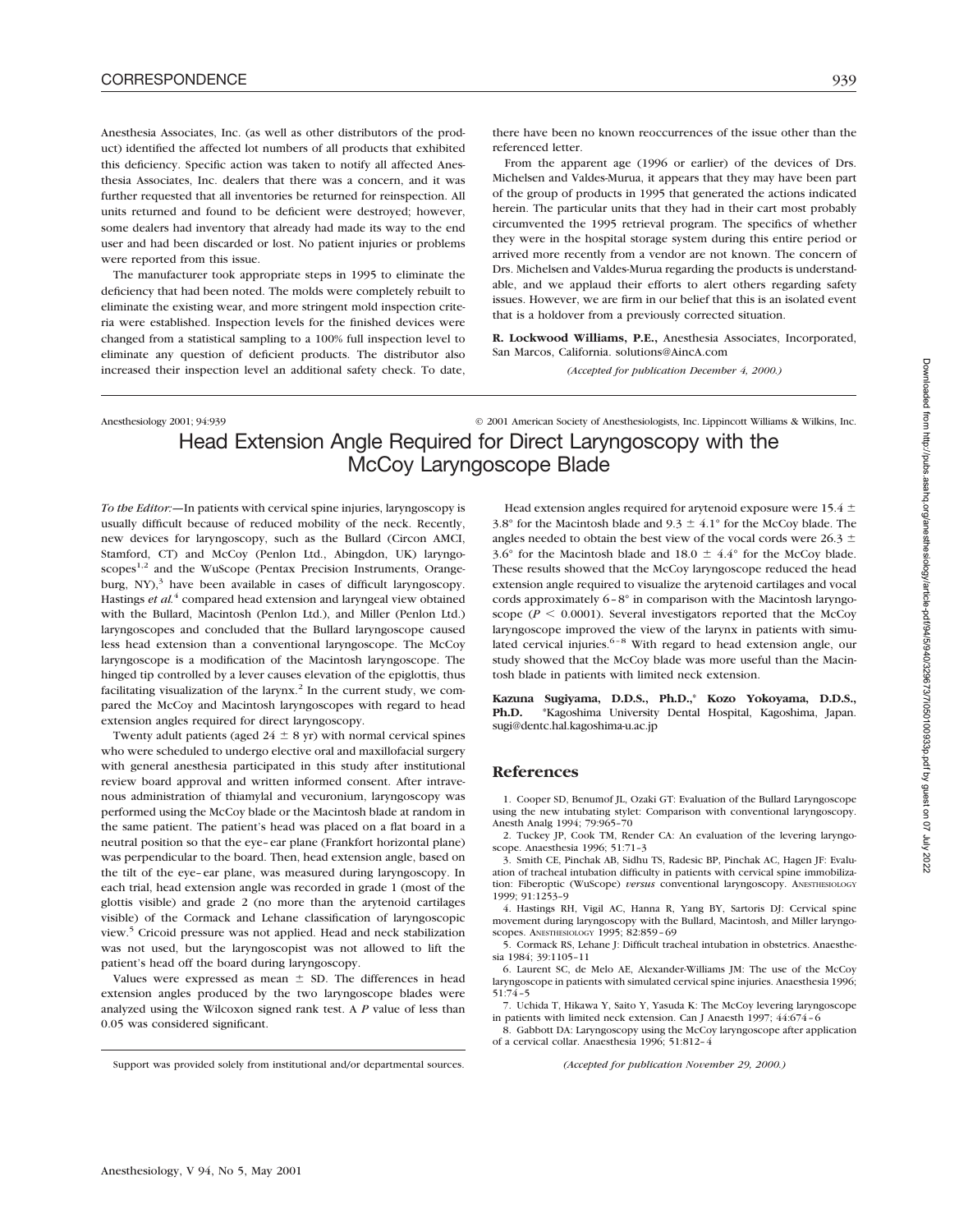Anesthesiology 2001; 94:940 © 2001 American Society of Anesthesiologists, Inc. Lippincott Williams & Wilkins, Inc.

# Electrical Short Circuit As a Possible Cause of Death in Patients on PCA Machines: Report on an Opiate Overdose and a Possible Preventive Remedy

*To the Editor:—*Patient-controlled analgesia (PCA) machines are used commonly for postoperative pain management, largely because of their tremendous clinical benefits. A typical PCA machine contains an embedded computer that is programmed using a keypad to give, for example, 1 mg morphine every time the patient pushes the analgesic demand push button (pain pendant). (This is a push button on the end of a cable that usually looks and feels much like a nurse call button.) To help prevent excessive drug administration, the on-board computer ignores further patient demands until a "lockout" period has passed. This period usually is set at between 5 and 10 min.

Unfortunately, misadventures have been attributed to inadvertent misprogramming or other problems associated with these devices.<sup>1-8</sup> We report herein a case in which intermittent short circuits from frayed wires in the pendant resulted in a drug unintentionally being delivered automatically.

A 62-yr-old retired grain inspector was diagnosed with carcinoma of the prostate after a transurethral resection of prostate (TURP) procedure and subsequently presented to the hospital for radical prostatectomy. His previous medical health had been unremarkable except for a 20-yr history of smoking and remote appendectomy. He took no regular medications and had no allergies. Routine preoperative laboratory studies were unremarkable except for some unifocal ventricular premature beats on the electrocardiograph.

The anesthesia and surgery were uneventful, as was his stay in the postanesthesia care unit, where he was given an Abbott Lifecare 4100 PCA Plus II PCA machine (Abbott Laboratories, Abbott Park, IL) that was programmed to deliver conditionally 1 mg morphine intravenously each time the pain pendant was activated. The lockout period was set at 6 min. After his stay in the postanesthesia care unit, the patient was admitted to the general urology ward, where he spent an uneventful night.

Late the following morning, the nursing staff was alerted by the patient's wife, who indicated that she was unable to wake her husband. The nurses found the patient to be "unresponsive, diaphoretic, and with labored breathing." A "code blue" was called. The responding team noted the following vital signs: blood pressure, 152/70 mmHg; heart rate, 62 beats/min; and respiratory rate, 8 breaths/min. The pupils were noted to be miotic. Pulse oximetry was not immediately available. Naloxone, 0.4 mg, was administered intravenously, resulting in a marked clinical improvement. No harm came to the patient. The patient subsequently was placed on close observation, and PCA was discontinued. The PCA machine was sent to the medical engineering department for inspection.

The medical engineering technicians noted that the wires in the pain pendant were frayed and determined that the machine would register analgesic demands without the push button being depressed. They concluded that the frayed wires in the pendant were short-circuiting

Support was provided solely from institutional and/or departmental sources.

intermittently, creating a false triggering situation. The defective pendant was replaced.

Numerous clinical problems with PCA technology have been identified.<sup>1-8</sup> Some of these problems are caused by human error, with some of these errors being a consequence of a hostile user interface (unforgiving and unintuitive).5,9,10

However, in our situation, machine failure, not human error, was the source of the problem. We note that a partial solution for this problem (beyond mere periodic inspection and testing of the push button) would be for the manufacturer to add a software safety self-check routine in the embedded microcomputer in the PCA pump to check the push button signal line for lengthy periods of continuous assertion (*e.g.*, for more than 10 s). As well, such safety software could also check for instances in which the interval between the end of the lockout period and the next analgesic demand is unreasonably short (such as less than 100 ms). Such solutions require only a software upgrade in existing PCA machines. Another partial solution applicable to new designs is to also use a double-pole, single-throw push button and two signal lines, with software to check that the lines always carry an identical signal. Finally, we emphasize that by disseminating these safety concepts widely through this communication, we are making the idea unpatentable and thus freely available for all to use at no cost.

**D. John Doyle, M.D., Ph.D., F.R.C.P.C., P.Eng.,**\* **Kim J. Vicente, Ph.D., P.Eng.** \*University of Toronto and Toronto General Hospital, Toronto, Ontario, Canada. djdoyle@home.com

### **References**

1. Jennings N: Patient-controlled analgesia: A serious incident. Anaesthesia 1992; 47:1093–4

2. Notcutt W: Overdose of opioid from patient controlled analgesia pumps (letter). Br J Anaesth 1992; 68:450

3. White E: A problem with the Graseby 3300 PCA pump. Anaesthesia 1993; 48:1013–4

4. Kwan A: Overdose of morphine during PCA (letter). Anaesthesia 1995; 50:919 5. ECRI: Abbott PCA Plus II patient-controlled analgesia pumps prone to misprogramming resulting in narcotic overinfusions. Health Devices 1997; 26: 389–91

6. Christie L, Cranfield KA: A dangerous fault with a PCA pump (letter). Anaesthesia 1998; 53:827

7. Ma M, Chen PP, Chan S, Chung D: A potential PCA hazard (letter). Anaesthesia 1998; 53:314

8. Chan S, Chen PP, Chui PT, Ma M: Unintentional bolus with Graseby 9300 pump (letter). Anaesth Intensive Care 1998; 26:117

9. Brown SL, Bogner MS, Parmentier CM, Taylor JB: Human error and patientcontrolled analgesia pumps. J Intraven Nurs 1997; 20:311–6

10. Lin L, Isla R, Doniz K, Harkness H, Vicente KJ, Doyle DJ: Applying human factors to the design of medical equipment: patient-controlled analgesia. J Clin Monit Comput 1998; 14:253–63

*(Accepted for publication November 29, 2000.)*

Anesthesiology 2001; 94:940-1 © 2001 American Society of Anesthesiologists, Inc. Lippincott Williams & Wilkins, Inc.

# Accidental Extreme Neck Extension during Repositioning of an Operating Room Table

*To the Editor:—*We would like to present a report of two cases with an unusual intraoperative complication. A 12-yr-old boy with American Society of Anesthesiologists physical status I presented for tonsillectomy and adenoidectomy. After induction of anesthesia, the operating room (OR) table was rotated 90° to facilitate surgery. While moving the table, the head attachment of the table came off, causing the patient's